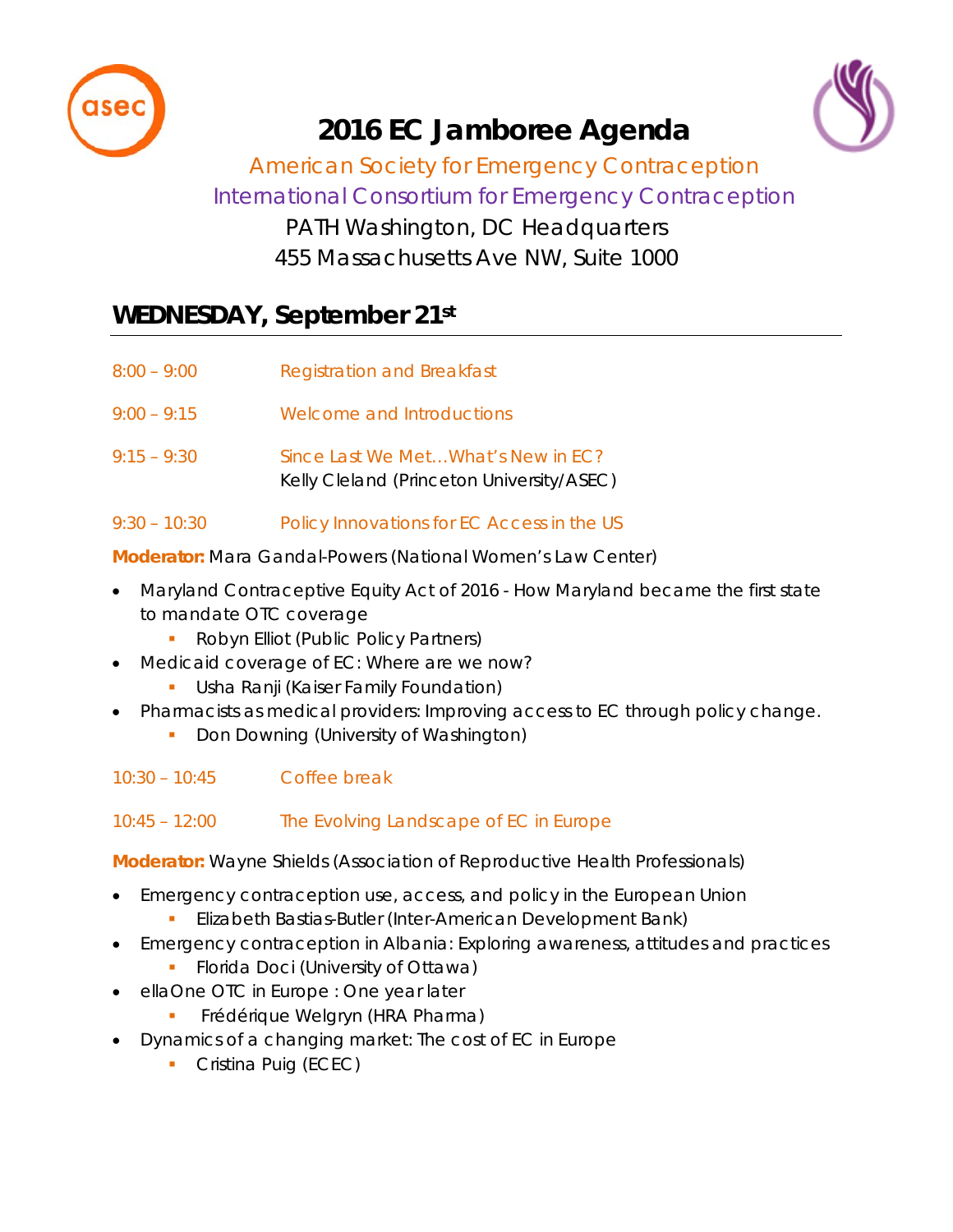#### $12:00 - 1:00$  Lunch

#### 1:00 – 2:00 Accessing EC in the Pharmacy

**Moderator:** Kathy Besinque *(Loma Linda School of Pharmacy)*

- Pharmacy access to ulipristal acetate in Hawaii: is a prescription enough?
	- Holly Bullock *(University of Utah)*
- What pharmacists know: EC awareness and how it affects access in Ontario
	- Angel Foster *(University of Ottawa)*
- It feels like we are being punished: How consultation and cost impede pharmacy access in the UK
	- Clare Murphy *(British Pregnancy Advisory Service)*
- 2:00 2:45 EC Jamboree Round-Up (US/Europe/Canada/Clinical)
- 2:45 3:05 Coffee break

#### 3:05 – 4:45 Research into Practice: Putting Clinical Research to Work

**Moderator:** Ann Furedi *(British Pregnancy Advisory Service)*

- At the intersection of EC & IUDs: A look into the future from Planet Utah
	- David Turok and Holly Bullock *(University of Utah)*
- Pharmacokinetics of levonorgestrel & ulipristal acetate emergency contraception in women with normal & obese body mass index
	- Carolyn Westhoff *(Columbia University)*
- Hormonal contraception after EC: Developing guidelines for Rx and OTC environments
	- Kelly Cleland *(ASEC/Princeton)*
- 4:45 5:00 Excellence in EC Awards
- 5:15 7:15 Wine and Cheese Reception The Sixth Engine 438 Massachusetts Ave NW, Washington, DC 20001



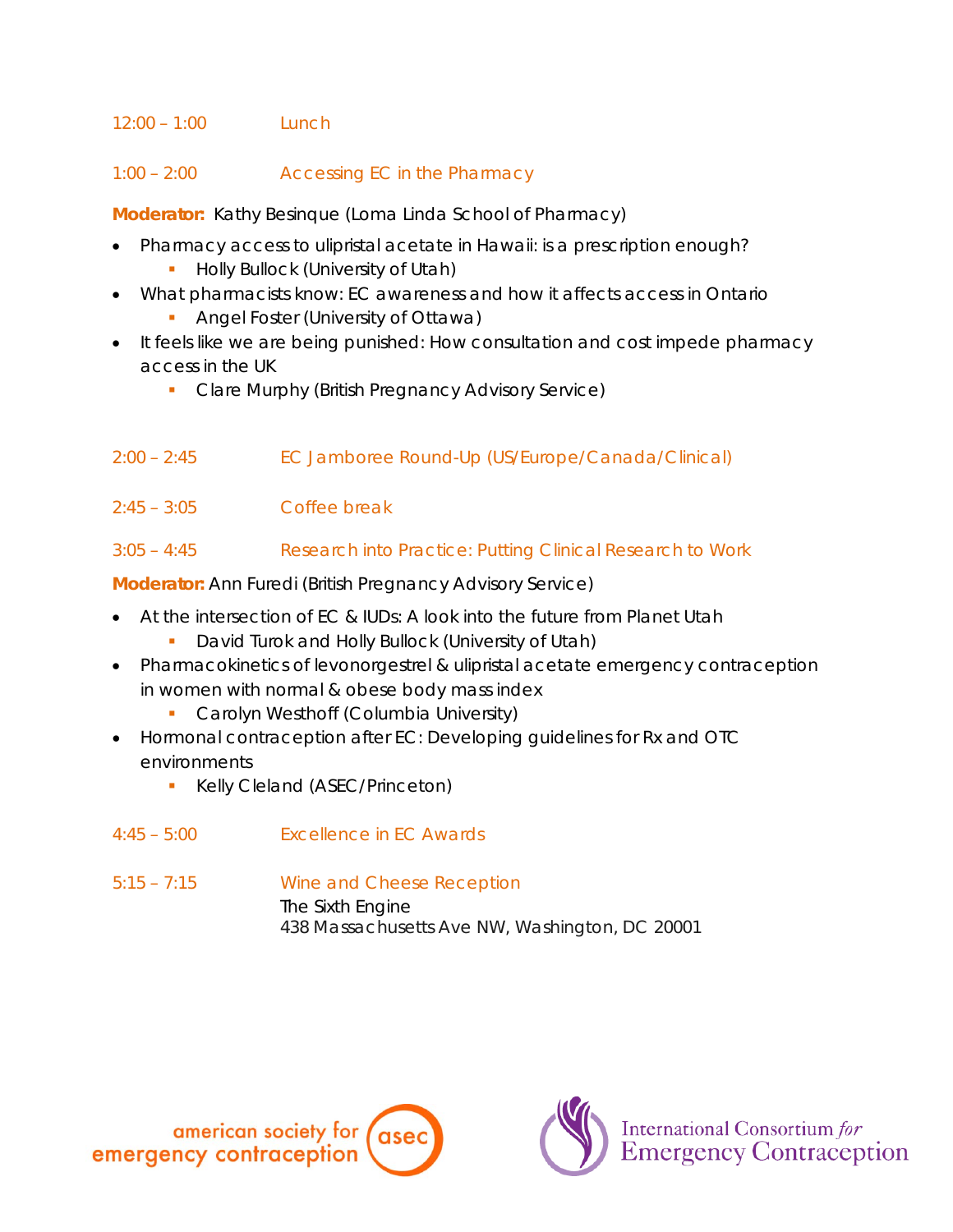### **THURSDAY, September 22nd**

- 8:00 9:00 Registration and Breakfast
- 9:00 9:15 Welcome and Introductions
- 9:15 10:15 EC in the Context of Zika Virus

**Moderator:** Susan Newcomer *(Eunice Kennedy Shriver National Institute of Child Health and Development)*

- Zika virus and the USAID response
	- Kimberly Cole *(USAID)*
- EC access and policies in Zika-affected countries
	- Jamie Bass *(ICEC)*
- Pharmacy availability of EC in Brazil in the Zika era
	- Angel Foster *(University of Ottawa)*

#### 10:15 – 11:00 Can Women Afford EC?

**Moderator:** Christine Bixiones *(Population Services International)*

- The price of EC in pharmacies around the world
	- Melissa Garcia *(ICEC)*
- FPWatch: The price of EC in DR Congo, Ethiopia, and Nigeria
	- Bryan Shaw *(Population Services International)*

#### 11:00 – 11:15 Coffee break

11:15 – 12:30 Pericoital Contraception

**Moderator:** Kelly Blanchard *(Ibis Reproductive Health)*

- What some women want? On-demand oral contraception
	- Elizabeth Westley *(ICEC)*
- Pericoital LNG: Results from a clinical study
	- Mario Festin *(World Health Organization)*
- Getting to a pericoital oral contraceptive product: Additional research and regulatory challenges
	- Elizabeth Raymond *(Gynuity Health Projects)*
- The way forward
	- Trisha Wood Santos *(The Bill & Melinda Gates Foundation)*





International Consortium for<br>Emergency Contraception